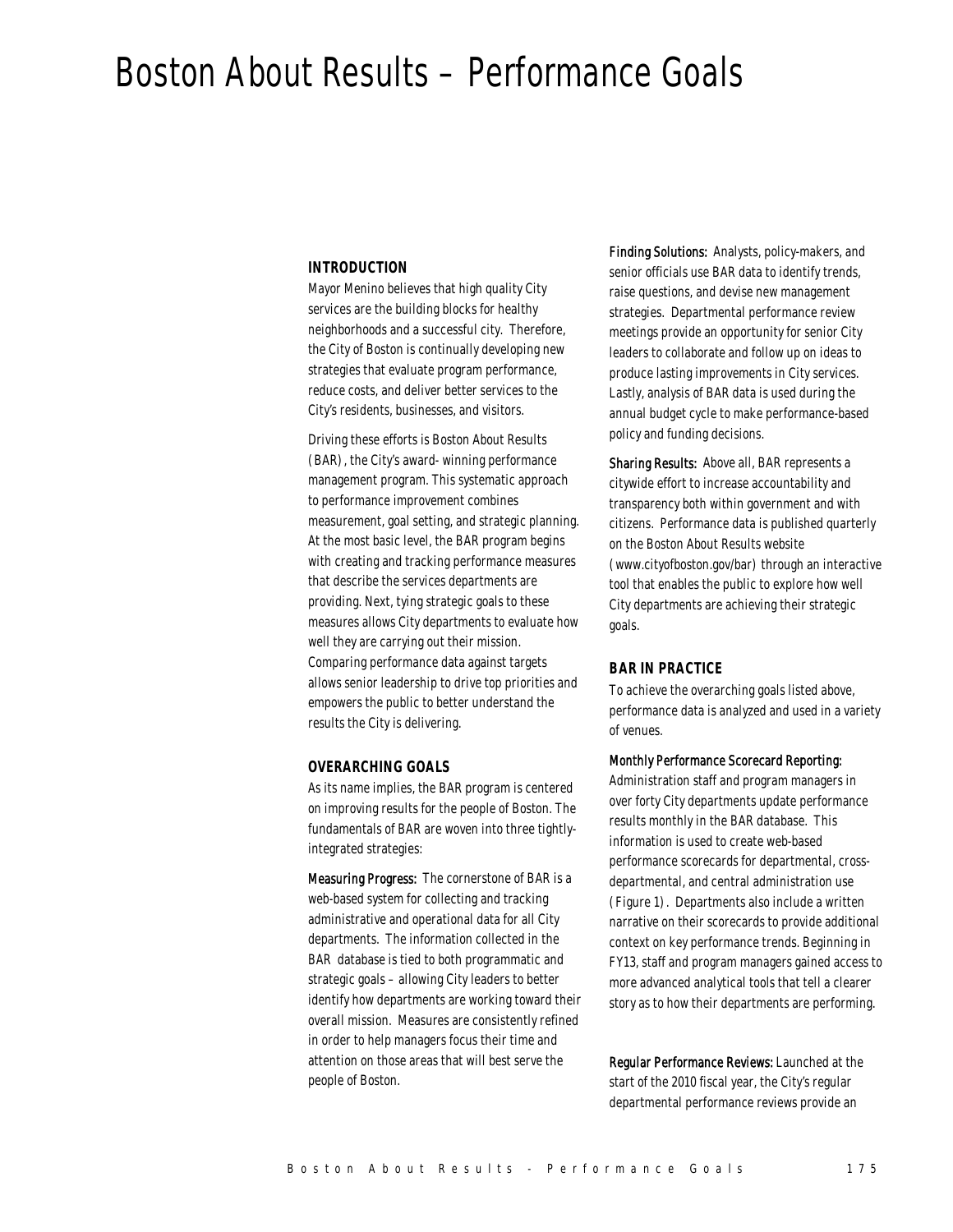opportunity for senior City leadership to review operational, administrative, and financial trends with major departments. These formal meetings provide a regular opportunity for senior City leadership and department heads to use data to analyze performance, develop strategies, and track success in achieving performance goals.

Bi-Weekly City Services Meetings: Line managers of the Inspectional Services, Parks, Property Management, Public Works and Transportation departments meet regularly to discuss the recent requests for City services recorded in the City's Constituent Relationship Management (CRM) system. During these data-driven sessions, performance is measured against the Service Level Agreement (SLA) for each case. The SLA defines the City's goal for on-time delivery of services to citizens.

#### Annual Performance Measure Development and

Approval: The Office of Budget Management uses BAR data throughout the budget development and approval process. Funding requests and projected service delivery outcomes are informed by prior year performance results and help frame policy discussions held with the Mayor. During this time, departments evaluate their measures and strategies to ensure that the data being collected is relevant to their mission. These discussions result in an improved set of strategies, measures, and targets for the next fiscal year.

Ongoing Budget Accountability: Budget implementation follows City Council approval. Throughout the year, financial and operational performance is monitored against the established budget plan and expected service levels, utilizing monthly revenue and expenditure variance reports and BAR data.

#### *Measuring Our Own Performance*

Accountability against stated goals is an important part of the BAR mission. Therefore, the BAR program offers the following progress report on the accomplishments made during FY13.

#### Continuing to Connect Strategy with Operations:

During the course of FY13, the BAR program continued to direct its efforts toward providing performance improvement tools to employees on the front lines of City services. While the BAR program helps senior leaders make data-driven decisions, it is equally important for all levels of the organization to take part in the performance improvement process. For example, in the City's Inspectional Services Department, the BAR team launched a performance management program designed to improve the building permit application process. As a result, the City is now processing permits more quickly and efficiently, which supports the Mayor's efforts to encourage economic development and job creation in Boston.

#### Investment in New Performance Management

Application: Another way to get more City employees involved with performance improvement is to provide access to data at their fingertips. At the beginning of FY12, the City invested in a new performance management application to replace its outdated database. This upgraded application offers advanced analytical tools for planning, forecasting and improving performance. In FY13 we finalized this investment, bringing 44 departments onto the improved BAR system, each with their own scorecard tied to their strategic goals.

#### Launched Award-Winning Public Reporting Tool:

Public engagement and transparency are core to BAR's mission. In FY11, the City embarked on a project to overhaul the BAR website and provide more tools for the public to interact with performance information. In FY13 we took this effort to the next level, launching a public scorecard reporting platform known as Citizen Insight which was co-developed with SAP (Figure 2). The Citizen Insight application is now available on the City's website and features interactive performance reports from 16 of the City's largest and most direct service departments. A companion iPad application is also available for download from the Apple iTunes store, to be used by the public and City Officials alike to uncover performance trends in City government. Boston About Results was recognized for these efforts with the 2012 Driving Digital Government Award from the Center on Digital Government.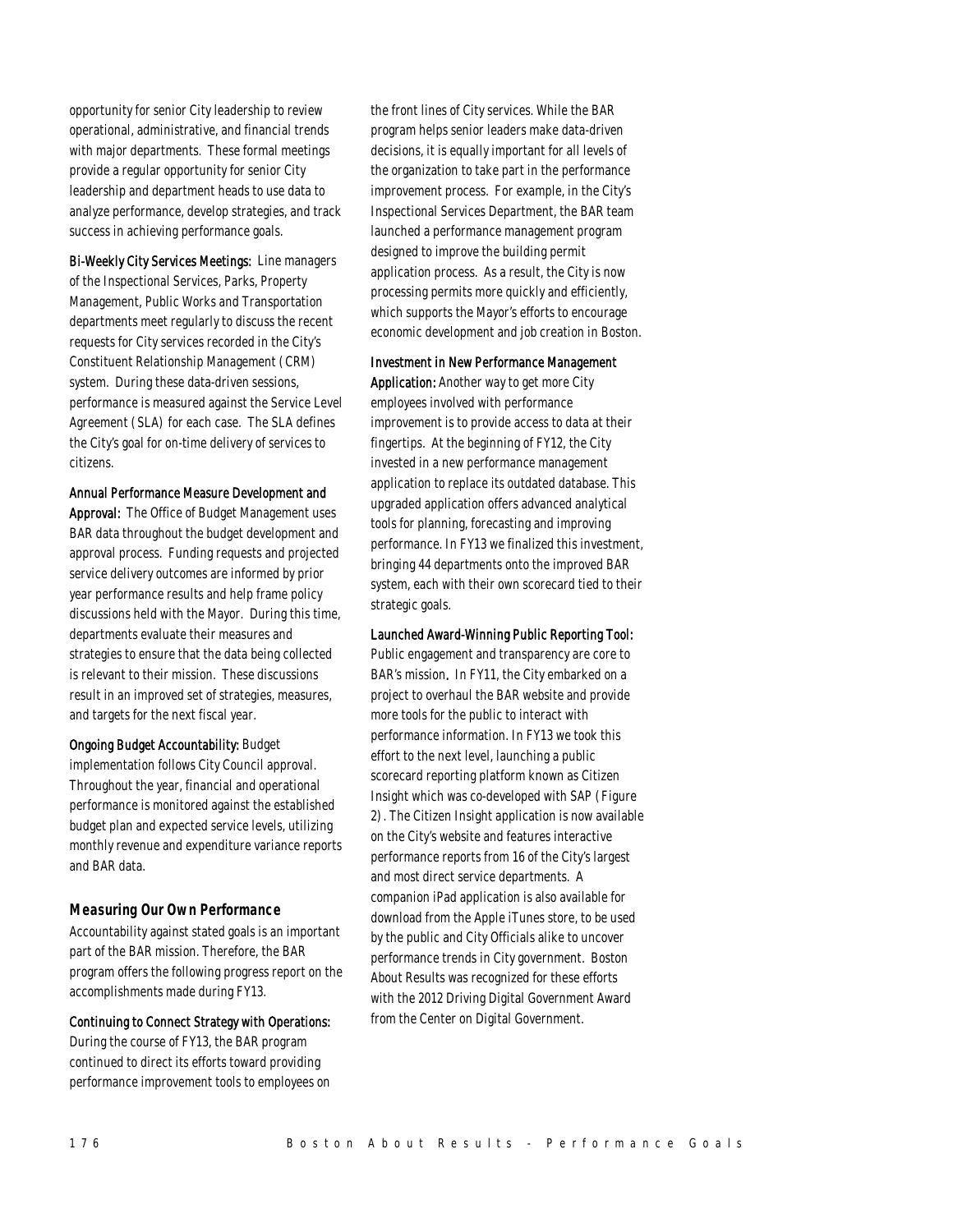Beyond City Hall For Better Results: The BAR program and senior City leadership have focused on building partnerships to promote innovation and deliver improved services. In FY13 the Boston About Results program hosted a symposium on municipal performance management sponsored by UMass Boston's New England Stat-Net Program. This conference provided municipal leaders from around the region the opportunity to share best practices and collaboratively build strategies for future successes. Additionally, the BAR program has continued to build partnerships with local universities through the Boston Area Research Initiative in order to bring additional capacity to tackle tough analytical challenges. When cities and universities work together, they enhance both the quality of research for scholars and the quality of life for citizens.

#### *CONTINUAL IMPROVEMENT IN FY14*

By its very nature, the work of a performance improvement program is never done. In FY14, the BAR program plans to build on past successes and new opportunities to find new pathways to deliver results. Below are several of our goals for the coming year:

#### Leverage the City's Investments in Business

Intelligence: In the past year the City has made significant investments in business intelligence tools to support better, operational analysis and decision making. These tools, including the SAP Business Intelligence platform and SAP Hana inmemory database technology, will allow the City to better process, analyze and visualize data. Ultimately, these investments will allow city managers to connect the high level strategic goals captured by BAR with the day-to-day activities needed to achieve these goals. The BAR team has already used the Business Intelligence platform to improve how permits are processed in Inspectional Services (Figure 3) and how problem properties are identified across our public safety programs. In FY14, the City plans to bring these tools to BAR to improve performance in small business development, 911 emergency response, constituent service requests, tax title proceedings, street lighting, human resources, and building inspections.

Expand Boston's Public Transparency and Open Data Platform: In FY13, the City launched an open data portal powered by the Socrata Platform. In FY14, the BAR team will work to ensure this platform is populated with relevant and useful City performance data. A top priority will be launching an Open Checkbook application, which will allow the public to investigate the detail of city expenditures and better understand the connection between performance and resources.

Drive Top Priorities: The BAR program helps departments and City leaders focus on delivering its highest priority goals. For FY14, the Mayor has prioritized forming collaborations across agencies, external organizations, and the community to achieve better results. On the following page, these key FY14 goals are listed as the first step towards achieving these budget priorities. The City will commit to tracking performance against these goals on a quarterly basis using a new scorecard on the BAR website.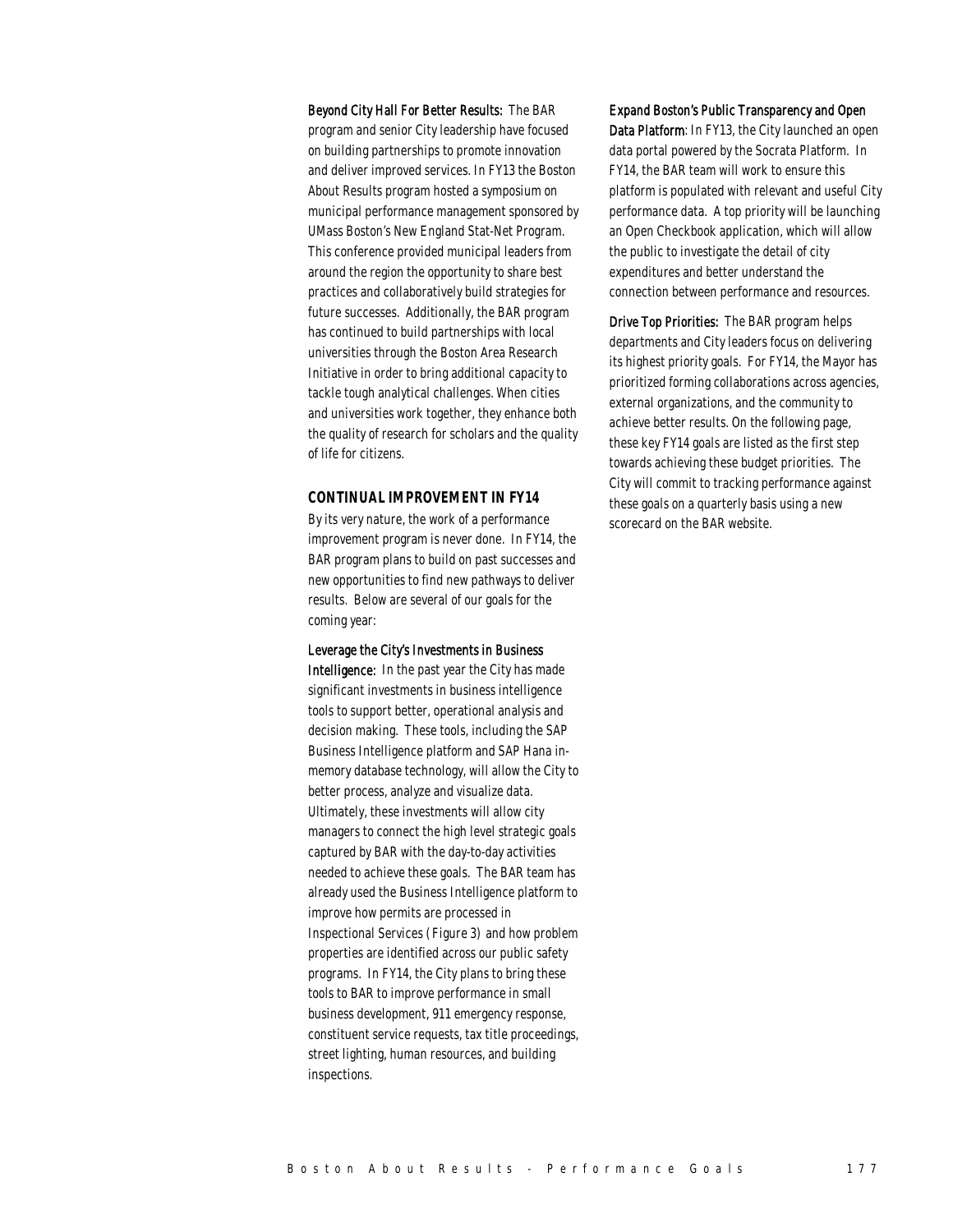### Figure 1: Web-Based Scorecard

a.  $\Box$ F F  $\triangleright$ Home Scorecard Dashhoard Renorte Initiatives Time Period selected As of... 31 Jan 2012 **Scorecard Overviews** Views Strategies <u>Scorecard</u> > KPI Details<br>% of Pothole Cases Closed in 2 days (CRM) Description This number represents the percent of citizen requests for pothole repairs assigned<br>to public work district yards in the City's Consituent Relationship Management (CRM) system<br>which were resolved on time. For m Measures<br>Actual 96.63<br>Target 80.00<br>Score 120.79<br>Gap Performance 0.92<br>Stable Gap Performance Range [-1:1]  $\bullet\blacktriangle$   $\blacksquare$ Type Public - Quantitative C. **Associated Links** ess than 89.99  $R_{\text{est}}$  $-11$ tween 89.99 and 99.99 Strategies Achieve Exceptional Performance in All District Vards Score History<br>
Nov 2011 Dec 2011 Jan 2012<br>
118.00 7 120.28 7 120.79 than 99.99 **Program Highway Field Operations** Comments  $\Box$  <u>View</u> Add Graph Options Create Associated Report | Include Trend Actual vs. Target | Drill | Comparison  $11($  $10<sub>0</sub>$ Actual & Target  $8($  $70 - 60$ <br> $50 - 40 -$ ■ Actual<br>■ Target  $\overline{20}$ 

Mar 2011 Apr 2011 May 2011 Jun 2011 Jul 2011 Aug 2011 Sep 2011 Oct 2011 Nov 2011 Dec 2011

#### Figure 2: Citizen Insight

 $\overline{\mathbf{0}}$  $Feb 2011$ 





|                         | Yesterday | <b>Last Week</b> | Last 30 Days                                       |
|-------------------------|-----------|------------------|----------------------------------------------------|
| <b>Reviews Assigned</b> |           |                  | 162                                                |
| <b>Reviews Resulted</b> |           | 53 <sup>°</sup>  | 183                                                |
| % On Time               |           | 100%             | 98%                                                |
|                         |           |                  | * Last Week = Last Complete Calendar Week (Sun-Sat |

Jan 2012

 $\blacksquare$  Total Resulted Review Count Daily  $\spadesuit$  Dept Average

| App #     | <b>Review</b> | Review<br>Type     | Work<br><b>Type</b> | <b>Address</b>                                | Occupancy                    | <b>Application Comments</b>                                                                                                                                              | <b>Declared</b><br>Value | <b>App</b><br>Date | Due<br>Date |
|-----------|---------------|--------------------|---------------------|-----------------------------------------------|------------------------------|--------------------------------------------------------------------------------------------------------------------------------------------------------------------------|--------------------------|--------------------|-------------|
| ALT122779 | 397883        | Building<br>Review | Addition            | 67 Saint Marks RD.<br>DORCHESTER.<br>MA 02122 | 1 to 2 Family<br>residential | Extend eixisting second floor living space to the attic, build two new<br>dormers, to inhouse family room, bathroom and bedroom, Carpentry,<br>elrotrical and plumbbing. | \$50,000                 | 3/6/13             | 4/5/13      |
| ALT127946 | 397854        | Building<br>Review | City of<br>Boston   | 140 Harvard ST.<br>DORCHESTER.<br>MA 02124    | Mixed Use                    | Change occupancy from one store and two family to one store and<br>three family, no work needed to be done - fees waived                                                 | \$1                      | 3/6/13             | 4/5/13      |
| ALT150781 | 400120        | Building<br>Review | Addition            | 107 Myrtle ST.<br>BOSTON, MA<br>02114         | 1 to 2 Family<br>Isitential  | <p>Change occupancy from a three to a one family.</p><br><p>Construct bay extension in internal courtyard to existing kitchen at<br/>second floor </p>                   | \$88,000                 | 3/12/13            | 4/11/13     |
| ALT150781 | 400121        | Zoning<br>Review   | Addition            | 107 Myrtle ST.<br>BOSTON, MA<br>02114         | 1 to 2 Family<br>residential | <p>Change occupancy from a three to a one family.</p><br><p>Construct bay extension in internal courtyard to existing kitchen at<br/>second floor </p>                   |                          | \$88,000 3/12/13   | 4/11/13     |
| ALT225655 | 400316        | Building<br>Review | Other               | 120 Huntington AV.<br>BOSTON, MA<br>02116     | Commercial                   | Increase occupancy load of existing restaurant from 190 to 218, and<br>to include existing function room with 3 alternate occupancy loads as<br>shown on plans.          | SO <sup>1</sup>          | 3/12/13            | 4/11/13     |
| ALT225655 | 400317        | Zoning<br>Review   | Other               | 120 Huntington AV,<br>BOSTON, MA<br>02116     | Commercial                   | Increase occupancy load of existing restaurant from 190 to 218, and<br>to include existing function room with 3 alternate occupancy loads as<br>shown on plans.          | S0                       | 3/12/13            | 4/11/13     |

Formules Used in this Report. The daily priority list searches the "assigned to" field for all reviews assigned to each reviewer which are part of applications marked "open" at the planning and zoning " milestone and<br>which

## Figure 3: Inspectional Services Report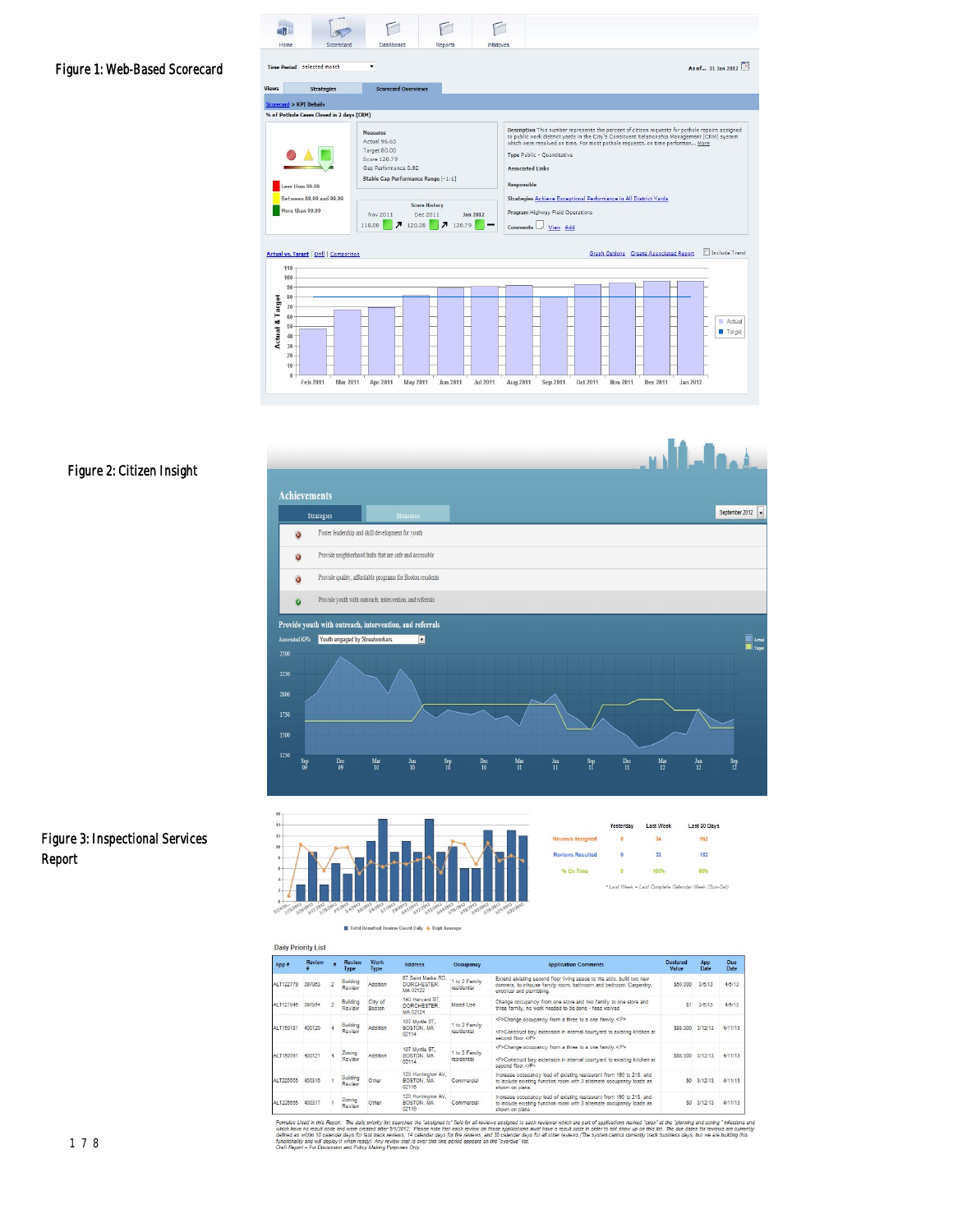## *A City that Progresses and Reinvents*

Boston About Results: Priority FY14 Performance Goals

**The Mayor's FY14 budget priorities highlight the initiatives that keep Boston at the forefront of reinvention. The performance measures listed below reflect the City's top priorities and the partnerships necessary to achieve these ambitious goals. To track progress against these goals, visit the BAR website at www.cityofboston.gov/bar**

| <b>Building Quality Homes and Schools</b> |              |                          |              |  |  |  |  |
|-------------------------------------------|--------------|--------------------------|--------------|--|--|--|--|
| <b>Responsible Department</b>             | FY 13 Actual | FY 13 Target             | FY 14 Target |  |  |  |  |
| Neighborhood Development                  |              | $\overline{\phantom{a}}$ | 500,000      |  |  |  |  |
| <b>Boston Public Schools</b>              | 66%*         | 80%                      | 80%          |  |  |  |  |
| Neighborhood Development                  | 2,530        | 3,120                    | 3,088        |  |  |  |  |
|                                           |              |                          |              |  |  |  |  |
| <b>Supporting Residents</b>               |              |                          |              |  |  |  |  |
| <b>Responsible Department</b>             | FY 13 Actual | FY 13 Target             | FY 14 Target |  |  |  |  |
| Neighborhood Development                  |              |                          | 300          |  |  |  |  |
| Women's Commission                        |              |                          | 500          |  |  |  |  |
| <b>Public Health Commission</b>           |              |                          | 800          |  |  |  |  |
|                                           |              |                          |              |  |  |  |  |

| <b>Engaging Children and Youth</b>        |                                        |              |              |              |  |  |
|-------------------------------------------|----------------------------------------|--------------|--------------|--------------|--|--|
| <b>Performance Measure</b>                | <b>Responsible Department</b>          | FY 13 Actual | FY 13 Target | FY 14 Target |  |  |
| Arts and cultural programs                | Parks and Recreation                   | 170          | 170          | 200          |  |  |
| Community center visits                   | Boston Centers for Youth and<br>Family | 1.126.961    | 1.003.740    | 1,130,000    |  |  |
| Youth completing peer leadership training | <b>Public Health Commission</b>        | 121          | 100          | 100          |  |  |